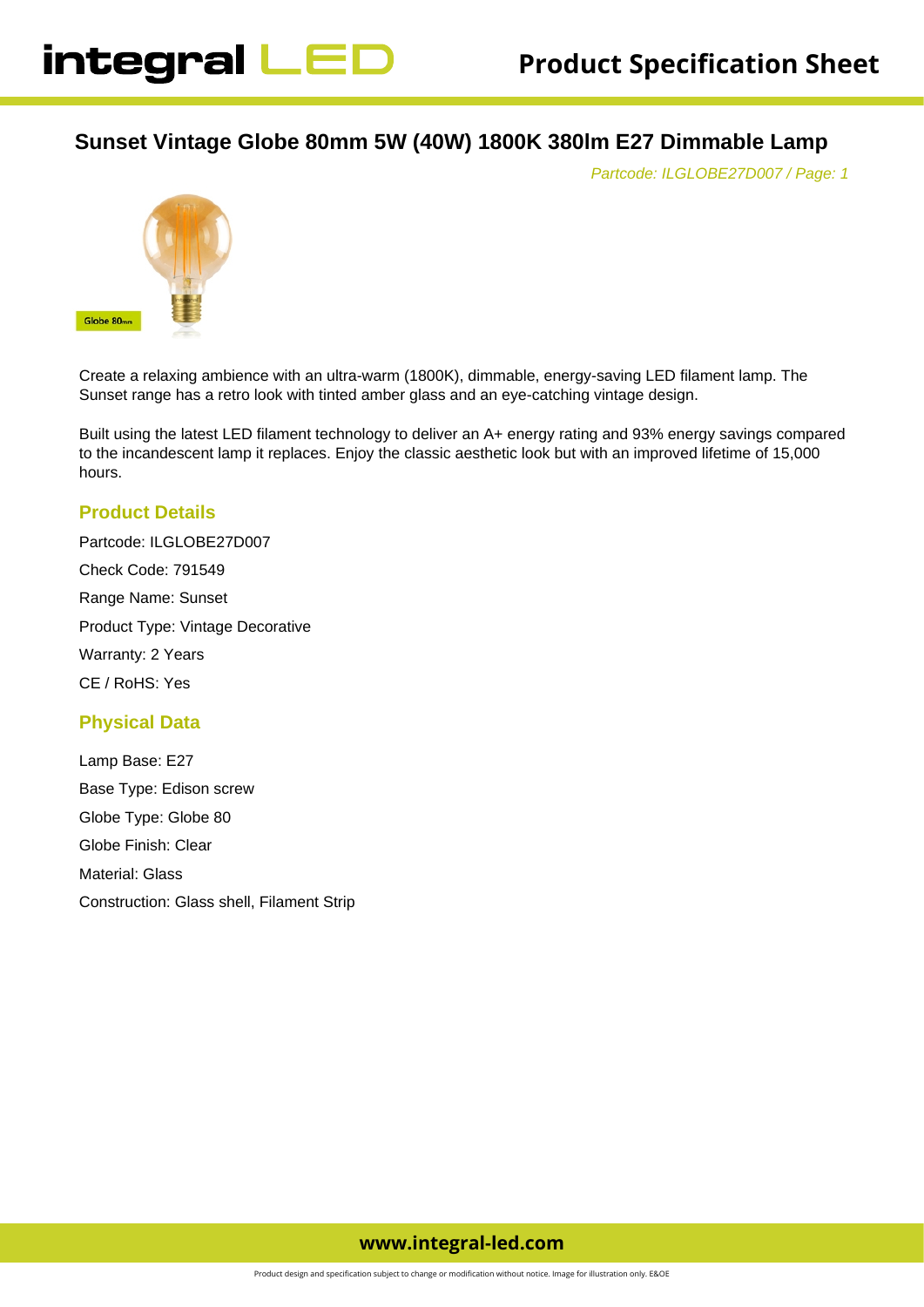Partcode: ILGLOBE27D007 / Page: 2

### **Physical Data**

Length: 122mm Width: 80mm Diameter: 80mm Weight (Unpackaged Single Unit): 46g Lamp or Luminaire Shape: Round Lamp Fixing: Pendant, Chandelier, Wall

### **Electrical Data**

Voltage Range: 220-240V Power Consumption: 5.0 Watts Driver included: Yes Electric Current: AC Ampage: 28.00mA Frequency Range: 50/60 Hz Power Factor: >=0.70 Wattage Equivalent: 40 Watts Dimming: Dimmable with compatible dimmers LVD Certified: Yes EN: EN-62560

### **Light Data**

Lumens: 380lm Lumens per Watt: 76.0lm/W Beam Angle: 290º Correlated Colour Temperature (CCT): 1,800k Colour Rendering Index (CRI): >=78 LED Type: Filament chip Instant on - Less than 1 second: Yes Lifetime: 15,000 hrs Switching Cycles: >7,500 X

### **www.integral-led.com**